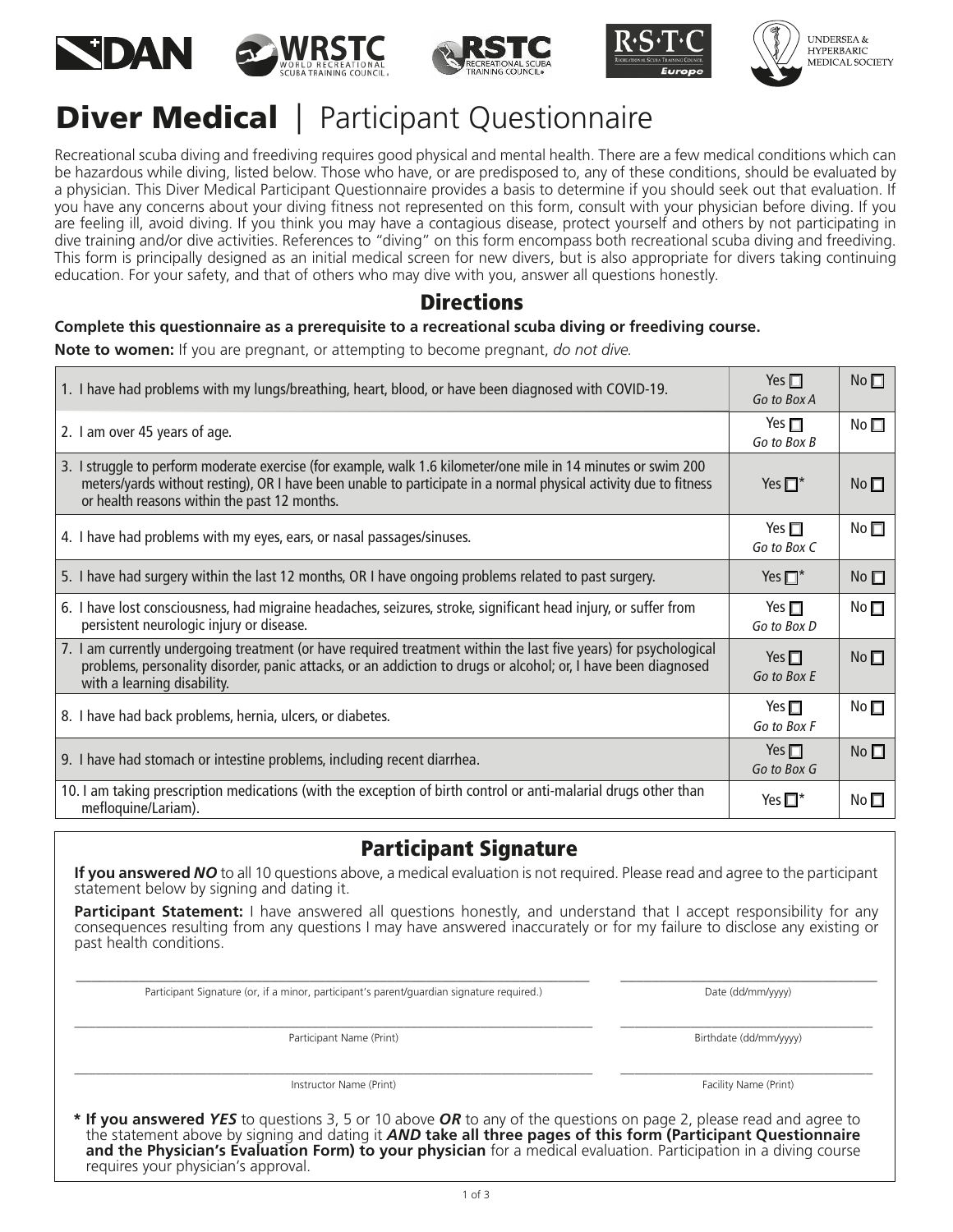Date (dd/mm/yyyy)

### **Diver Medical** | Participant Questionnaire Continued

| <b>Diver Medical</b>   Participant Questionnaire Continued                                                                                                                                                                                     |                 |                 |
|------------------------------------------------------------------------------------------------------------------------------------------------------------------------------------------------------------------------------------------------|-----------------|-----------------|
| <b>Box A - I have/have had:</b>                                                                                                                                                                                                                |                 |                 |
| Chest surgery, heart surgery, heart valve surgery, stent placement, or a pneumothorax (collapsed lung).                                                                                                                                        | Yes $\Box^*$    | No              |
| Asthma, wheezing, severe allergies, hay fever or congested airways within the last 12 months that limits my physical activity/exercise.                                                                                                        | Yes $\Box^*$    | No              |
| A problem or illness involving my heart such as: angina, chest pain on exertion, heart failure, immersion pulmonary edema, heart attack or<br>stroke, OR am taking medication for any heart condition.                                         | Yes $\Box^*$    | No              |
| Recurrent bronchitis and currently coughing within the past 12 months, OR have been diagnosed with emphysema.                                                                                                                                  | Yes $\square^*$ | No              |
| A diagnosis of COVID-19.                                                                                                                                                                                                                       | Yes $\Box^*$    | No              |
| Box B - I am over 45 years of age AND:                                                                                                                                                                                                         |                 |                 |
| I currently smoke or inhale nicotine by other means.                                                                                                                                                                                           | Yes $\square^*$ | No              |
| I have a high cholesterol level.                                                                                                                                                                                                               | Yes $\Box^*$    | No              |
| I have high blood pressure.                                                                                                                                                                                                                    | Yes $\Box^*$    | No              |
| I have had a close blood relative die suddenly or of cardiac disease or stroke before the age of 50, OR have a family history of heart<br>disease before age 50 (including abnormal heart rhythms, coronary artery disease or cardiomyopathy). | Yes $\Box^*$    | No              |
| <b>Box C-I have/have had:</b>                                                                                                                                                                                                                  |                 |                 |
| Sinus surgery within the last 6 months.                                                                                                                                                                                                        | Yes $\square^*$ | No              |
| Ear disease or ear surgery, hearing loss, or problems with balance.                                                                                                                                                                            | Yes $\square^*$ | No              |
| Recurrent sinusitis within the past 12 months.                                                                                                                                                                                                 | Yes $\square^*$ | No              |
| Eye surgery within the past 3 months.                                                                                                                                                                                                          | Yes $\Box^*$    | No <sub>1</sub> |
| <b>Box D-I have/have had:</b>                                                                                                                                                                                                                  |                 |                 |
| Head injury with loss of consciousness within the past 5 years.                                                                                                                                                                                | Yes $\Box^*$    | No              |
| Persistent neurologic injury or disease.                                                                                                                                                                                                       | Yes $\square^*$ | No              |
| Recurring migraine headaches within the past 12 months, or take medications to prevent them.                                                                                                                                                   | Yes $\square^*$ | No              |
| Blackouts or fainting (full/partial loss of consciousness) within the last 5 years.                                                                                                                                                            | Yes $\Box^*$    | No              |
| Epilepsy, seizures, or convulsions, OR take medications to prevent them.                                                                                                                                                                       | Yes $\Box^*$    | No              |
| <b>Box E-I have/have had:</b>                                                                                                                                                                                                                  |                 |                 |
| Behavioral health, mental or psychological problems requiring medical/psychiatric treatment.                                                                                                                                                   | Yes $\Box^*$    | No              |
| Major depression, suicidal ideation, panic attacks, uncontrolled bipolar disorder requiring medication/psychiatric treatment.                                                                                                                  | Yes $\Box^*$    | $No \Box$       |
| Been diagnosed with a mental health condition or a learning/developmental disorder that requires ongoing care.                                                                                                                                 | Yes $\Box^*$    | No              |
| An addiction to drugs or alcohol requiring treatment within the last 5 years.                                                                                                                                                                  | Yes $\Box^*$    | No              |
| <b>Box F-I have/have had:</b>                                                                                                                                                                                                                  |                 |                 |
| Recurrent back problems in the last 6 months that limit my everyday activity.                                                                                                                                                                  | Yes $\Box^*$    | No              |
| Back or spinal surgery within the last 12 months.                                                                                                                                                                                              | Yes $\square^*$ | No              |
| Diabetes, drug- or diet-controlled, OR gestational diabetes within the last 12 months.                                                                                                                                                         | Yes $\Box^*$    | No              |
| An uncorrected hernia that limits my physical abilities.                                                                                                                                                                                       | Yes $\Box^*$    | No              |
| Active or untreated ulcers, problem wounds, or ulcer surgery within the last 6 months.                                                                                                                                                         | Yes $\square^*$ | No              |
| Box G - I have had:                                                                                                                                                                                                                            |                 |                 |
| Ostomy surgery and do not have medical clearance to swim or engage in physical activity.                                                                                                                                                       | Yes $\Box^*$    | No              |
| Dehydration requiring medical intervention within the last 7 days.                                                                                                                                                                             | Yes $\Box^*$    | No              |
| Active or untreated stomach or intestinal ulcers or ulcer surgery within the last 6 months.                                                                                                                                                    | Yes $\square^*$ | No              |
| Frequent heartburn, regurgitation, or gastroesophageal reflux disease (GERD).                                                                                                                                                                  | Yes $\Box^*$    | No              |

Active or uncontrolled ulcerative colitis or Crohn's disease.

Bariatric surgery within the last 12 months.

\*Physician's medical evaluation required (see page 1).